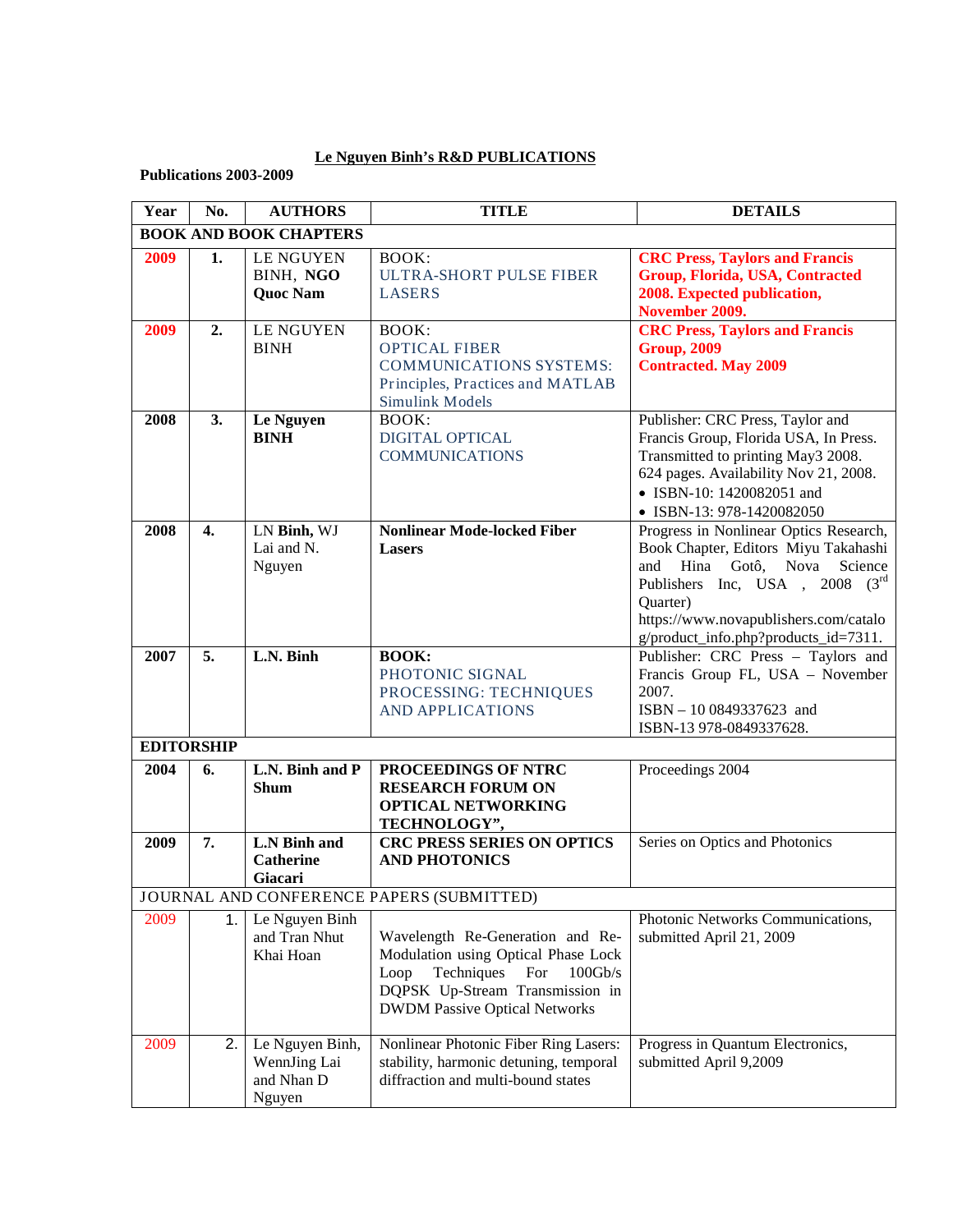| 2009 | 3.               | Le Nguyen Binh,<br>WennJing Lai<br>and Nhan D<br>Nguyen | Nonlinear<br>Photonic<br>Fiber<br>Ring<br>Lasers: stability, harmonic detuning,<br>temporal diffraction and multi-bound<br>states                                                                                             | Invited paper, International Conf.<br>Optical Comm. Networks, Beijing,<br>Nov 2009                                  |
|------|------------------|---------------------------------------------------------|-------------------------------------------------------------------------------------------------------------------------------------------------------------------------------------------------------------------------------|---------------------------------------------------------------------------------------------------------------------|
| 2009 | 4.               | Le Nguyen Binh<br>and Nhan Duc<br>Nguyen                | Dynamics of Multi-bound Solitons in<br>Propagation in Single Mode Optical<br>Fibers                                                                                                                                           | Manuscript ID: 109703<br>Journal of Optical Soc America B,<br>submitted 5 April 2009.                               |
| 2009 | 5.               | Le Nguyen Binh,<br>Wenn Jing Lai<br>and Nhan<br>Nguyen  | Nonlinear Photonic Fiber Ring Lasers:<br>Stability, Harmonic Detuning,<br>Temporal Diffraction and Multi-<br><b>Bound States</b>                                                                                              | <b>Submitted to Progresses in Quantum</b><br><b>Electronics, March 18 2009</b>                                      |
| 2009 | 6.               | Le Nguyen Binh,<br>Trung T Nguyen<br>and Martin Firus   | 40x40G CSRZ-DPSK Transmission<br>Over 1994Km of 240 km hut-skipped<br>hybrid distributed Raman and<br>Er:doped fiber lumped optically<br>amplified spans: Simulation                                                          | <b>Submitted to Optics</b><br><b>Communications March 12, 2009.</b>                                                 |
| 2009 | 7.               | Le Nguyen Binh                                          | Matlab Simulink Modeling of Raman<br>Amplification and Integration in<br>Advanced modulation formats for<br>Long-Haul Optical fiber Transmission<br>Systems                                                                   | Submitted to Opt Eng., Jan 2009                                                                                     |
| 2009 | 8.               | LN Binh, Le<br>Huu Binh and<br>Vo Thanh Tu              | Channel survivability in IP over<br><b>DWDM All-optical Networks Under</b><br>Hop Residual Dispersion Effects                                                                                                                 | <b>Submitted to IEEE Trans.</b><br><b>Networking, Dec2008</b>                                                       |
|      |                  | <b>JOURNAL PAPERS (PUBLISHED or INPRESS)</b>            |                                                                                                                                                                                                                               |                                                                                                                     |
| 2009 | 1.               | Le Nguyen Binh                                          | On The Linear and Nonlinear Transfer<br>Functions of Single Mode Fiber for<br><b>Optical Transmission Systems</b>                                                                                                             | <b>Journal of Optical Society of</b><br><b>America A, Minor Revised 22 April</b><br>$2009 -$ to be accepted.        |
| 2009 | 2.               | Le Nguyen Binh                                          | Tunable Photonic Filters: A Digital<br>Signal Processing Design Approach                                                                                                                                                      | <b>Applied Optics, Revised, Vol. 48, No</b><br>16, 1 June 2009, pp. 1-12.                                           |
| 2009 | 3.               | L.N. Binh                                               | A Wideband Balanced Receiver With<br>Noise Suppression For Coherent<br><b>Optical Communications</b>                                                                                                                          | <b>Optical and Quantum Electronics,</b><br>April 2009. Revised submitted for<br>publication. Vol. 40, No. 11, 2009. |
| 2009 | 4.               | L.N. Binh                                               | Acousto-optic Tunable Wavelength<br>and Selective Packet Filter by<br>Simultaneous Launching of Acousto-<br>optic Waves of Different Frequency<br>for TE-TM Mode conversion in<br>Diffused Optical and Acoustic<br>Waveguides | Optical Engineering, Vol. 48, No. 5,<br>Issue: May 2009.                                                            |
| 2009 | $\overline{5}$ . | L.N. Binh                                               | Uncertainty Aspects of Coherent and<br>Direct Detection of ASK and Continuous<br>Phase FSK In Optical Fiber Transmission                                                                                                      | Optical Engineering, Vol. 48, No. 5,<br>Issue: April 2009                                                           |
| 2009 | 6.               | L.N. Binh, Le H<br>Binh and Vo T.<br>Tu                 | Routing and Wavelength Assignment<br>and Survivability of Optical Channels<br>in Ultra-high Speed IP over DWDM<br>Networks Under Constraints of<br>Residual Dispersion and Nonlinear<br>Effects                               | International Journal of Computer<br>Sciences and Network Security, vol. 4,<br>Jan 30, 2009, pp. 49-57.             |
| 2009 | 7.               | LN Binh and<br>ND Nguyen                                | Generation of High-order Multi-<br>bound-Solitons and Propagation in<br><b>Optical Fibers</b>                                                                                                                                 | <b>Optics Communications, vol. 282</b><br>$(2009)$ , pp. 2394-2406                                                  |
| 2009 | 8.               | Le Nguyen Binh                                          | Generation of Multi-level Amplitude-<br>Differential Phase Shift Keying<br>Modulation Formats Using Only One                                                                                                                  | Optical Engineering, Vol. 48, No. 5,<br><b>Issue: April 2008.</b>                                                   |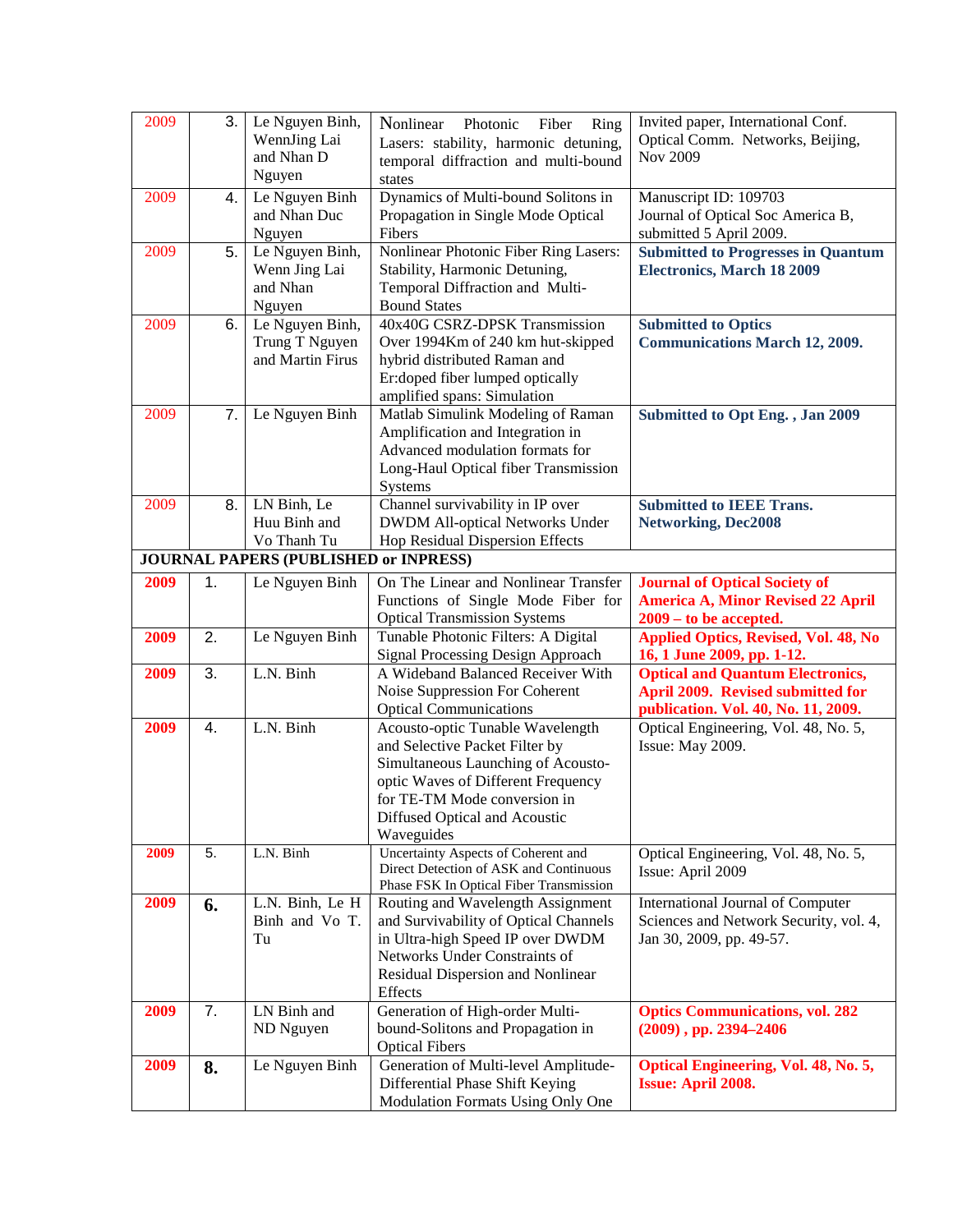|      |     |                                                                 | Dual-Drive Mach-Zehnder                                                                                                                                                                                                |                                                                                                                                                                                       |
|------|-----|-----------------------------------------------------------------|------------------------------------------------------------------------------------------------------------------------------------------------------------------------------------------------------------------------|---------------------------------------------------------------------------------------------------------------------------------------------------------------------------------------|
|      |     |                                                                 | Interferometric Optical Modulator                                                                                                                                                                                      |                                                                                                                                                                                       |
| 2009 | 9.  | Le Nguyen Binh                                                  | <b>MATLAB Simulink Simulation</b><br><b>Platform for Photonic Transmission</b><br>Systems                                                                                                                              | International Journal of<br>Communications, Network and System<br>Sciences (IJCNS). Accepted. In press,<br>2009. Paper ID: 970038                                                     |
| 2009 | 10. | Le Nguyen Binh                                                  | Dual-Ring 16-Star QAM Direct and<br>Coherent Detection in 100 Gb/s<br><b>Optically Amplified Fiber</b><br>Transmission: Simulation.                                                                                    | <b>Optical and Quantum Electronics;</b><br>Vol. 40, No. 10 (2009), pp. 707-727.<br>Published online: 27 December 2008 at<br>http://www.springerlink.com/content/j1<br>4175587u541878/ |
| 2008 | 11. | Le Nguyen Binh                                                  | <b>DWDM VSB</b> modulation-format<br>optical transmission: Effects of optical<br>filtering and electrical equalization                                                                                                 | <b>Optics Communications</b><br>Vol. 281, No. 19, 1 October 2008,<br>Pages 4862-4869                                                                                                  |
| 2008 | 12. | Le Nguyen Binh                                                  | <b>Optical Transmission of Variable</b><br>Pulse Width Alternating Phase DuoB<br>Modulation: MATLAB Simulink<br>Simulation and Comparison with<br><b>Carrier Suppressed RZ ASK</b><br><b>Experimental Transmission</b> | Opt. Eng. (Journal), Section: Fiber<br>optics and optical communications,<br>Vol. 47, No.11,115004,(2008)                                                                             |
| 2008 | 13. | TL Huynh LN<br><b>Binh and Nhan</b><br>Nguyen                   | <b>Fast-Processing Statistical Methods</b><br>for Measurement of BER in Optical<br><b>Fiber Communications Systems</b>                                                                                                 | Optics Communications, 2008 Vol.<br>281, No.10 pp 2750-2754                                                                                                                           |
| 2008 | 14. | Le Nguyen Binh                                                  | Single and Dual-level minimum shift<br>keying optical transmission systems                                                                                                                                             | <b>IEEE Journal of Lightwave</b><br>Technology, vol. 26, No. 18, Sept.<br>2008, pp. 3234-3247.                                                                                        |
| 2008 | 15. | Le Nguyen Binh                                                  | Routing and Wavelength Assignment<br>in GMPLS-based 10 Gb/s Ethernet<br>Long Haul Optical Networks under<br><b>Linear Dispersion Effects</b>                                                                           | International Journal of<br>Communications, Network and System<br>Sciences (IJCNS), Vol. 2, 2008.                                                                                     |
| 2008 | 16. | Le Nguyen Binh                                                  | Multi-amplitude minimum shift<br>keying modulation formats for optical<br>communications                                                                                                                               | Optics Communications, vol. 281, No.<br>17, 2008, pp. 4245-4253.                                                                                                                      |
| 2008 | 17. | LN Binh and TL<br>Huynh, KK Pang<br>and Thiru<br>Sivahumara     | <b>MLSE</b> Equalizers for Frequency<br>Discrimination Receiver of MSK<br><b>Optical Transmission Systems</b>                                                                                                          | <b>IEEE Journal of Lightwave</b><br>Technology, Vol.26, No 12, June15,<br>2008, pp. 1586-1595.                                                                                        |
| 2008 | 18. | LN Binh and TL<br>Huynh, KK Pang                                | <b>Direct Detection Frequency</b><br>Discrimination Optical Receiver for<br>Minimum Shift Keying Format<br>Transmission                                                                                                | IEEE Journal of Lightwave<br>Technology, Vol. 26, Issue 18,<br>Sept.15, 2008 pp.3234 - 3247                                                                                           |
| 2008 | 19. | Le Nguyen Binh<br>and Nhan<br>Nguyen                            | Generation of Bound-Solitons in<br>Actively Phase Modulation Mode-<br>Locked Fiber Ring Resonators                                                                                                                     | <b>Optics Communications</b><br>Volume 281, Issue 8, 15 April 2008,<br>Pages 2012-2022                                                                                                |
| 2007 | 20. | Nam Quoc Ngo,<br>and Le Nguyen<br>Binh                          | New approach for the design of an<br>optical square pulse generator                                                                                                                                                    | Applied Optics, Vol. 46, No. 17, 10<br>June 2007, pp. 3546-3560                                                                                                                       |
| 2007 | 21. | L.N. Binh, T.L.<br>Huynh,                                       | Linear and nonlinear distortion<br>effects in direct detection 40 Gb/s<br>MSK modulation formats multi-span<br>optically amplified transmission                                                                        | <b>Optics Communications, Vol. 273,</b><br>2007, pp. 352-361.                                                                                                                         |
| 2007 | 22. | Huy Quoc Lam,<br>P. Shum, Le<br>Nguyen Binh, Y.<br>D. Gong, and | Dual Orthogonal Polarization States<br>in an Active Mode-Locked<br><b>Birefringent Fiber Ring Laser</b>                                                                                                                | <b>IEEE Photonics Tech. Letters, Vol.</b><br>19, No. 9, May 1, 2007, pp.635-638.                                                                                                      |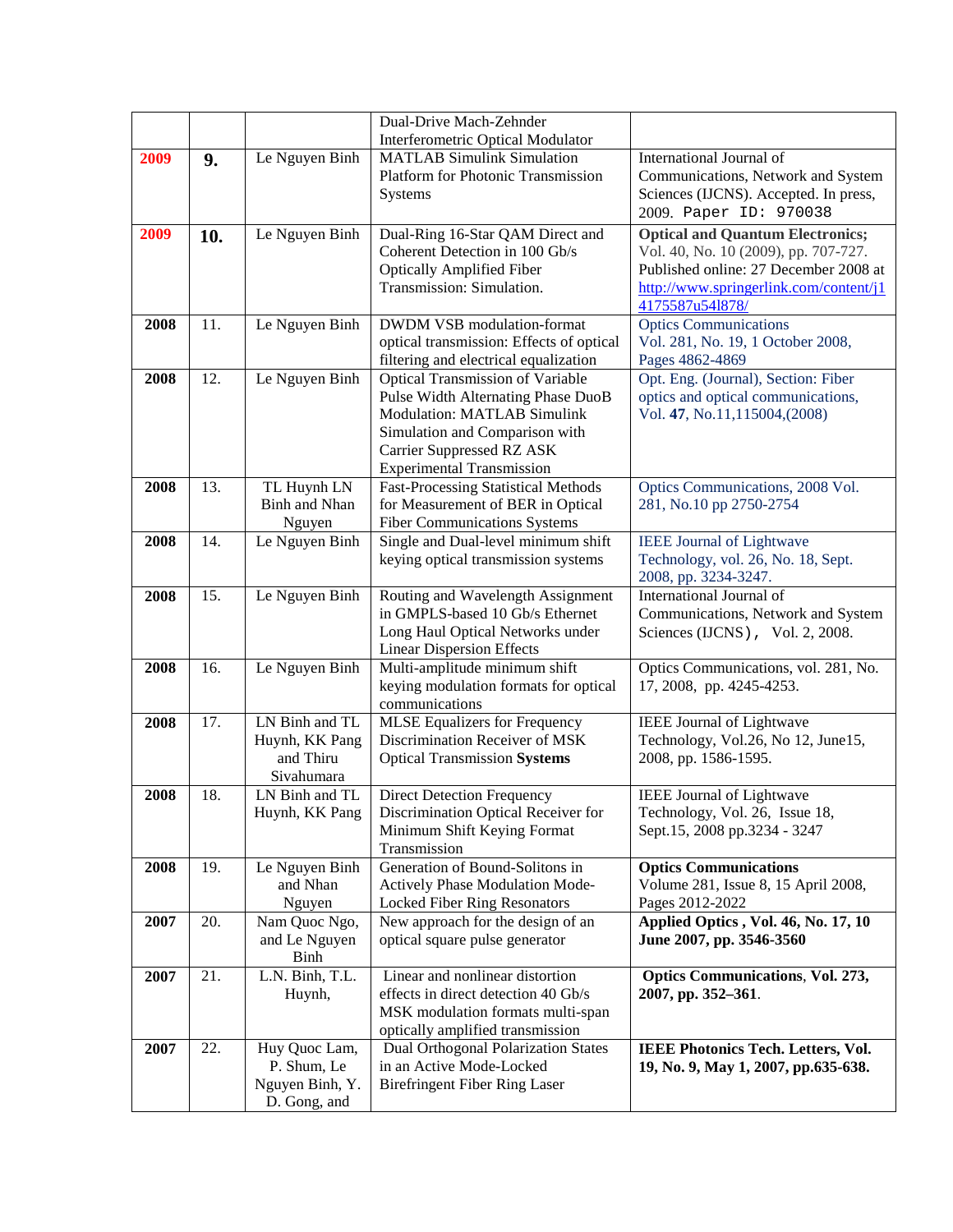|      |     | Ming Tang                                                                            |                                                                                                                                                                  |                                                                                                      |
|------|-----|--------------------------------------------------------------------------------------|------------------------------------------------------------------------------------------------------------------------------------------------------------------|------------------------------------------------------------------------------------------------------|
| 2007 | 23. | L.N. Binh                                                                            | Electronic and Photonic Processing in<br>Advanced Photonic Long-Haul<br>Transmission                                                                             | Radio Science Bulletin, vol. 321, June<br>2007, pp. 37-53.                                           |
| 2007 | 24. | Nam Quoc Ngo,<br>Rui Tao Zheng,<br>J. H. Ng, S. C.<br>Tjin, and L. N.<br><b>Binh</b> | <b>Optimization of Fiber Bragg Gratings</b><br>Using a Hybrid Optimization<br>Algorithm                                                                          | <b>IEEE Journal of Lightwave</b><br>Technology, Vol. 25, No. 3, March<br>2007, pp. 700-802.          |
| 2007 | 25. | Huy Quoc Lam,<br>P. Shum, Le<br>Nguyen Binh, Y.<br>D. Gong, and<br>Ming Tang,        | Series Analysis of Active Mode-<br>Locked Laser under the Influence of<br><b>ASE Noise</b>                                                                       | <b>IEEE Journal of Lightwave</b><br>Technology, vol. 26, No 12, June<br>2008.                        |
| 2006 | 26. | N.Q Ngo and<br>L.N. Binh                                                             | Synthesis of tunable optical<br>waveguide filters using digital signal<br>processing technique                                                                   | <b>IEEE Journal of Lightwave</b><br>Technology, Vol. 24, No.1, pp. 563-<br>572, June 2006.           |
| 2006 | 27. | R. T. Zheng, N.<br>Q. Ngo, L. N.<br>Binh, S. C. Tjin,<br>and P. Shum                 | An Optimization Technique for<br>Simple Reconstruction of the Index<br>Modulation Profile of Symmetric<br>Fiber Bragg Gratings from their<br>Reflective Spectrum | Optical Engineering, vol. 45, No.1,<br><b>June 2006.</b>                                             |
| 2006 | 28. | N. Q. Ngo, S. Y.<br>Li, L. N. Binh,<br>and S. C. Tjin                                | A Phase-Shifted Linearly Chirped<br>Fiber Bragg Grating with Tunable<br>Bandwidth                                                                                | <b>Optics Communications, vol. 206,</b><br>No. 2, April 2006, pp. 435-441                            |
| 2006 | 29. | Binh, L.N.                                                                           | Lithium niobate optical modulators:<br>Devices and Applications                                                                                                  | Journal of Crystal Growth, vol. 288,<br>2006, pp.180-187.                                            |
| 2006 | 30. | Ngo, QN and<br>Binh, LN.                                                             | Synthesis of Tunable Optical<br>Waveguide Filters Using Digital<br>Signal Processing Technique                                                                   | <b>IEEE Journal of Lightwave</b><br>Technology, vol.24, No.9, 2006,<br>pp.3520-3531.                 |
| 2006 | 31. | Ngo, QN and<br>Binh, LN.                                                             | Optical Realization of Newton-Cotes-<br><b>Based Integrators for Dark Soliton</b><br>Generation                                                                  | <b>IEEE Journal of Lightwave</b><br>Technology, vol. 24, No.1, 2006, pp.<br>563-572                  |
| 2006 | 32. | Huy Quoc Lam,<br>P. Shum, Le<br>Nguyen Binh,<br>and Y.D. Gong                        | Polarization-Dependent Locking<br>in<br>SOA Harmonic Mode-Locked Fiber<br>Laser.                                                                                 | <b>IEEE Photonics Technology Letters,</b><br>Vol. 18, No. 22, Nov. 15, 2006,<br>pp.2404-2407.        |
| 2005 | 33. | Lai, W.J.; Shum,<br>$P$ .; Binh, L.N.                                                | NOLM-NALM fiber ring laser                                                                                                                                       | <b>IEEE Journal of Quantum</b><br><b>Electronics</b> , Vol. 41, No. 7, July 2005<br>Pages 986 - 993. |
| 2005 | 34. | Wenn Jing Lai;<br>Ping Shum;<br>Binh, L.N.;<br>Karlsson, M.                          | Phase-plane analysis of rational<br>harmonic mode-locking in an erbium-<br>doped fiber ring laser                                                                | <b>IEEE Journal of Quantum</b><br>Electronics, Volume 41, Issue 3,<br>March 2005, Page(s):426 - 433  |
| 2005 | 35. | Huy Quoc Lam,<br>LN Binh, John<br>Q. N. Ngo and<br>Ping Shum                         | Locking of ultra-high peak pulses in<br>harmonically mode-locked Erbium-<br>doped fiber ring lasers                                                              | <b>Optical Engineering, December 2005,</b><br>Volume 44, Issue 12, 124201                            |
| 2005 | 36. | H.Q. Lam, L.N.<br>Binh, John Q.N.<br>Ngo and Ping.<br>Shum                           | Observation of locking of ultra-high<br>peak pulses in harmonically mode-<br>locked Erbium doped fibre ring laser                                                | <b>Optical Engineering, Vol. 44, Issue</b><br>12, Dec 2005.                                          |
| 2005 | 37. | N. Q. Ngo, Duan<br>Liu, X.Y. Dong,<br>L. N. <b>Binh</b> , S. C.                      | A spacing tunable multi-wavelength<br>fiber laser source with a Sagnac loop<br>filter                                                                            | Optical Engineering, Vol. 44, No. 1,<br>014202-1 to 014202-5, Jan. 2005                              |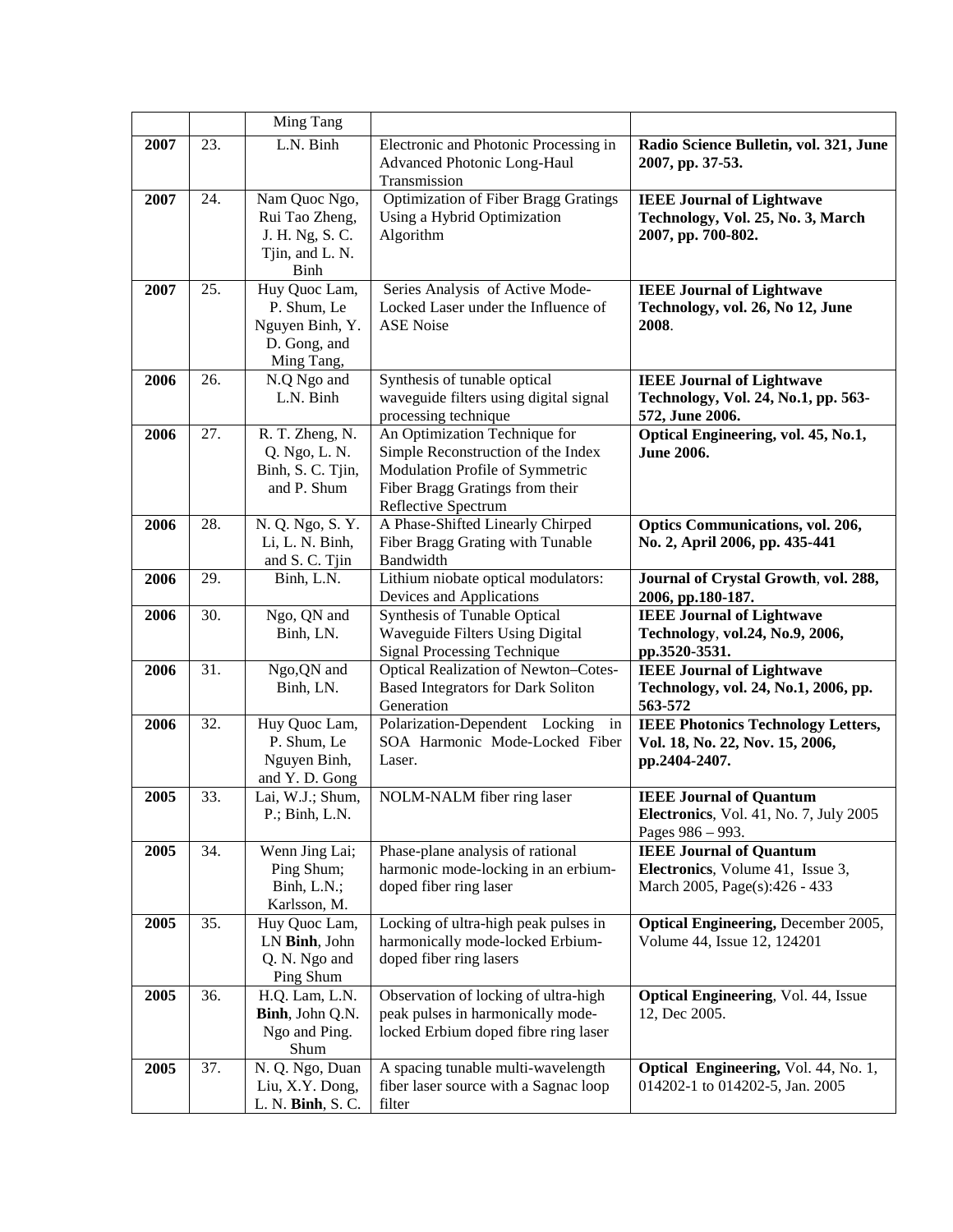|      |     | Tjin, and S.Y.<br>Li                                                                   |                                                                                                                                                       |                                                                                                                           |
|------|-----|----------------------------------------------------------------------------------------|-------------------------------------------------------------------------------------------------------------------------------------------------------|---------------------------------------------------------------------------------------------------------------------------|
| 2005 | 38. | Zheng R.; Ngo<br>N.; Shum<br>P.; Tjin, S.; Binh<br>L.N.                                | A Staged Continuous Tabu Search<br>Algorithm for the Global Optimization<br>and its Applications to the Design of<br><b>Fiber Bragg Gratings</b>      | <b>Computational Optimization and</b><br>Applications, Vol. 30, No. 3, March<br>2005, pages 319-335.                      |
| 2004 | 39. | R. T. Zheng, N.<br>Q. Ngo, L.N.<br>Binh, S. C. Tjin,<br>and J. L. Yang                 | Nonlinear group delay using<br>asymmetric chirped gratings written in<br>fibers under pre-stretched conditions                                        | <b>Optics Communications, vol. 242,</b><br>2004, pp. 259-265.                                                             |
| 2004 | 40. | S. Y. Li, N. Q.<br>Ngo, S. C. Tjin,<br>and L.N. Binh                                   | Tunable and switchable optical<br>bandpass filters using a single linearly<br>chirped fiber Bragg grating                                             | Optics Communications, vol. 239,<br>2004, pp. 339-344,                                                                    |
| 2004 | 41. | W.J. Lai, P.<br>Shum and L.N.<br><b>Binh</b>                                           | Stability and transient analysis of<br>temporal Talbot effect based repetition<br>rate multiplication mode-locked laser<br>systems                    | <b>IEEE Photonics Technology Letters,</b><br>Vol. 16, No.2, pp. 437-439, 2004                                             |
|      |     | Binh;                                                                                  | Design of dispersion flattened and<br>compensating fibers for dispersion<br>optical communications<br>managed<br>systems                              | <b>International Journal on Wireless</b><br>and Optical Communications, Vol.2,<br>No:1, Year:2004, pp.63-82               |
|      |     | REFEREED CONFERENCE PAPERS                                                             |                                                                                                                                                       |                                                                                                                           |
| 2009 | 1.  | Rex Moncur, P.<br>Edwards, L.N.<br>Binh                                                | Non-Line-of-Sight Cloud-Scatter<br>Communication                                                                                                      | Proc. CLEO/IQEC 2009, Baltimore,<br>USA, 31 May to 4 June 2009, paper<br>CMO1, pp. 1-2                                    |
| 2009 | 2.  | Le N Binh and<br>Nhan D Nguyen                                                         | Active Multi-bound Soliton Lasers:<br>Generation of Dual to Sextuple<br><b>States</b>                                                                 | <b>Optical Fiber Communications OFC</b><br>2009, paper OWB1, pages 1-3, San<br>Diego, March 22-26, 2009.                  |
| 2009 | 3.  | Nhan D Nguyen,<br>Le N Binh and<br>Khee K Pang                                         | Propagation of Multi-bound Soliton<br><b>States in Optical Fibers</b>                                                                                 | <b>Optical Fiber Communications OFC</b><br>2009, paper OWN2, pages 1-2, San<br>Diego, March 22-26, 2009.                  |
| 2009 | 4.  | ND Nguyen,<br>L.N. Binh                                                                | Solitonic Interactions in Actively<br>Multi-bound Soliton Fiber Lasers                                                                                | Proc. CLEO/IQEC 2009, Baltimore,<br>USA, 31 May to 4 June 2009, Paper<br>CJThE69.                                         |
| 2008 | 5.  | Le N. Binh,<br>Nhan D.<br>Nguyen, Thanh<br>L. Huynh, Huy<br>Q. Lam                     | Multi-Bound Solitons in a FM Mode-<br><b>Locked Fiber Laser</b>                                                                                       | OFC/NFOEC 2008 in San Diego,<br>California, USA, Session title: OThF -<br>Fiber Lasers I, Paper no.: OThF4,<br>March 2008 |
| 2008 | 6.  | Huy Q. Lam, P.<br>Shum, Le<br>Nguyen Binh,<br>Y. D. Gong, Fu<br>Songnian, Ming<br>Tang | <b>Electrically Wavelength Tunable</b><br>Active Mode-Locked Fiber Laser<br>Using a Phase Modulator as Both<br>Mode Locker and Wavelength<br>Selector | OFC/NFOEC 2008 in San Diego,<br>California, USA, Session title: JWA19,<br>2008                                            |
| 2008 | 7.  | Le Huu Binh, Le<br>Nguyen Binh<br>and Vo Thanh<br>Tu                                   | Hop and Bandwidth Integrated<br>Routing For Optical Ethernet<br>Networks Under Constraints of<br><b>Dispersion Effects</b>                            | International Conf. on Optical<br>Communications networks, Singapore,<br>IEEE Global Photonics 2008, Dec2008.             |
| 2008 | 8.  | Le Nguyen Binh                                                                         | Electronic Equalization of<br><b>Modulation Formats for Optical</b><br>Communications (Invited Paper)                                                 | Proc. International Conf. on Optical<br>Communications networks, IEEE<br>Global Photonics 2008, Singapore,<br>Dec2008.    |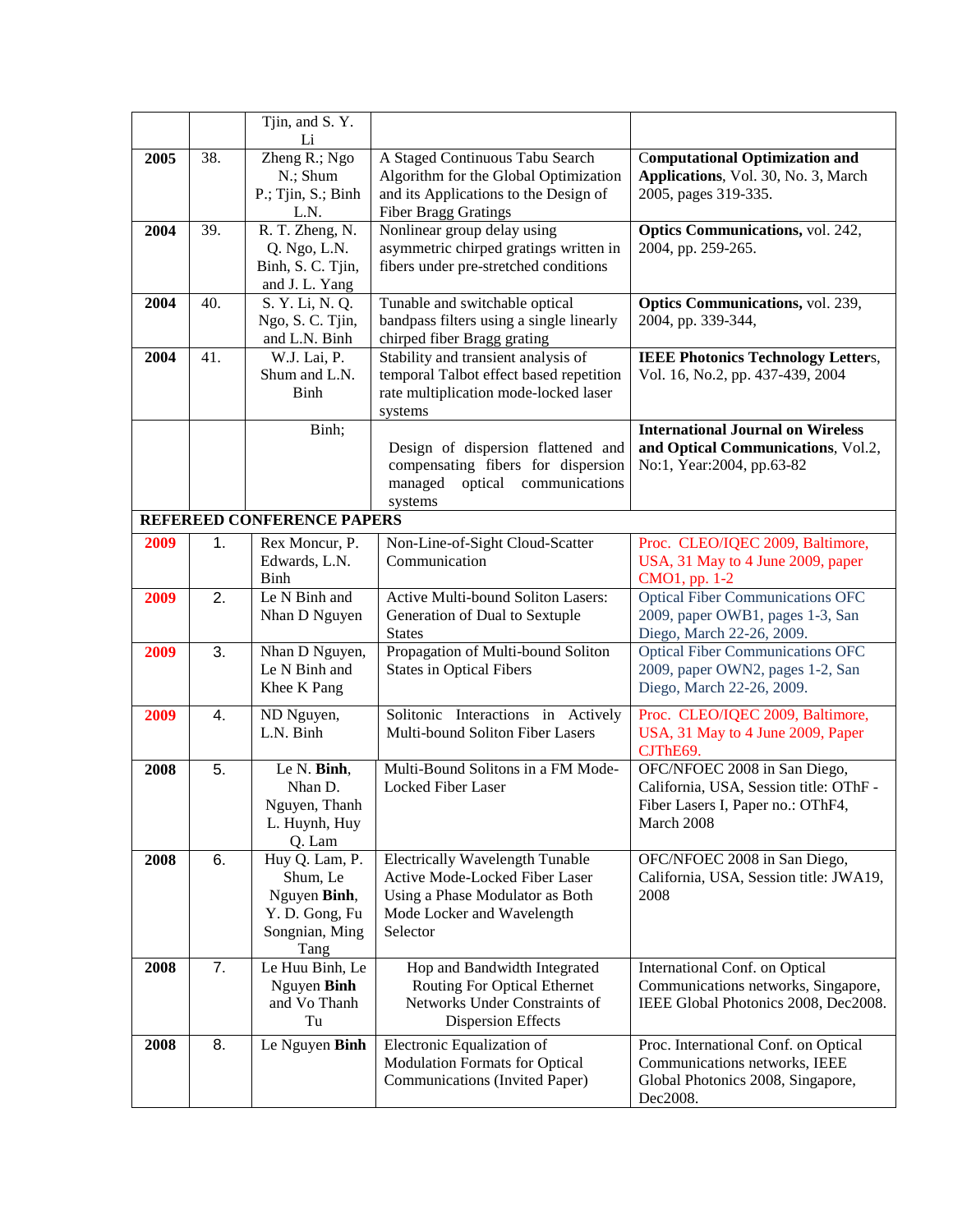| 2007 | 9.  | H. Q. Lam, P.<br>Shum, L. N.       | Mathematical series for analysis of<br>detuned active mode locked         | Passive Components and Fiber-Based<br>Devices IV, Pts 1 and 2, vol. 6781, pp. |
|------|-----|------------------------------------|---------------------------------------------------------------------------|-------------------------------------------------------------------------------|
|      |     | Binh, Y.D.<br>Gong, and S. N.      |                                                                           | D7813-D7813, 2007.                                                            |
|      |     | Fu,                                |                                                                           |                                                                               |
| 2007 | 10. | Lam, Huy Quoc;                     | Polarization Switching in an Active                                       | International<br>Conference<br>Joint<br>on                                    |
|      |     | Shum, P.; Le<br>Nguyen Binh;       | Harmonic Mode Locked Fiber Laser                                          | Optical Internet, 2007 and the 2007<br>32nd Australian Conference on Optical  |
|      |     | Gong, Y.D.;                        |                                                                           | Fibre<br><b>COIN-ACOFT</b><br>Technology.                                     |
|      |     |                                    |                                                                           | 2007.                                                                         |
| 2007 | 11. | T. L. Huynh, T.<br>Sivahumaran, L. | Narrowband Frequency<br>Discrimination Receiver for High                  | Proc. of COIN-ACOFT International<br>Conference, paper TuA1-3, Melbourne,     |
|      |     | N. Binh, and K.                    | <b>Dispersion Tolerance Optical MSK</b>                                   | Australia, June 2007.                                                         |
|      |     | K. Pang                            | Systems                                                                   |                                                                               |
| 2007 | 12. | T. L. Huynh, T.<br>Sivahumaran, L. | Sensitivity Improvement with Offset<br>Filtering in Optical MSK           | Proc. of COIN-ACOFT International<br>Conference, paper TuA1-5, Melbourne      |
|      |     | N. Binh, and K.                    | Narrowband Frequency                                                      | Australia, June 2007.                                                         |
|      |     | K. Pang                            | <b>Discrimination Receiver</b>                                            |                                                                               |
| 2007 | 13. | L. N. Binh and                     | Phase-Modulated Hybrid 40Gb/s and                                         | OFC/NFOEC'07,<br>Proc.<br>of<br>paper                                         |
|      |     | T. L. Huynh,                       | 10Gb/s DPSK DWDM Long-Haul<br><b>Optical Transmission</b>                 | JWA94, Anaheim, CA, March 25-29,<br>2007, pp. 1-11.                           |
| 2007 | 14. | T. Sivahumaran,                    | Non-linear Equalizers in Narrowband                                       | of OFC/NFOEC'07,<br>Proc.<br>paper                                            |
|      |     | T. L. Huynh, K.                    | Filter Receiver achieving 950 ps/nm                                       | OThK3, Anaheim, CA, March 25-29,                                              |
|      |     | K. Pang, and L.<br>N. Binh         | Residual Dispersion Tolerance for<br>40Gb/s Optical MSK Transmission      | 2007, pp1-3.                                                                  |
|      |     |                                    | Systems                                                                   |                                                                               |
| 2007 | 15. | HQ Lam, P                          | Mathematical series for analysis of                                       | Proceedings of the Asia Pacific Optical                                       |
|      |     | Shum, LN Binh<br>and YD Gong       | detuned active mode locked lasers                                         | Communications<br>Conference,<br>$1-5$<br>November 2007, Wuhan, China.        |
| 2007 | 16. | HQ Lam, P                          | Pulse dropout and sub-harmonic                                            | Proc. 16 <sup>th</sup> International Conf. on                                 |
|      |     | Shum, LN Binh,                     | locking in an active mode-locked                                          | <b>Integrated Optics and Optical Fiber</b>                                    |
|      |     | YD Wong, M                         | birefringent fiber laser                                                  | Communications and $12th$                                                     |
|      |     | Tan and S. Fu                      |                                                                           | Optoelectronics and Communications<br>Conf., Paper 13C4-4, OECC/IOOC          |
|      |     |                                    |                                                                           | 2007, Yakohama, Japan.                                                        |
| 2007 | 17. | HQ Lam, P                          | Series analysis of Signal to Noise                                        | International Conference on Wireless                                          |
|      |     | Shum, LN Binh<br>and YD Gong.      | Ratio (SNR) in active mode-locked<br>lasers                               | Optical<br>Communications<br>and<br>2007.WOCN'07.IFIP<br>Networks,            |
|      |     |                                    |                                                                           | Singapore, 2-4 July 2007 Page(s):1 - 5                                        |
| 2007 | 18. | HQ Lam, P                          | Polarization Switching in an Active                                       | Conf. on Optical Internet COIN-                                               |
|      |     | Shum, LN Binh<br>and YD Gong.      | Harmonic Mode Locked Fiber Laser                                          | ACOFT, Melbourne, June 24-26 2007.                                            |
| 2007 | 19. | T. L. Huynh, T.                    | Simulation Results on Transmission                                        | Proc. 16 <sup>th</sup> International Conf. on                                 |
|      |     | Sivahumaran, L.                    | of 10Gb/s Optical MSK System with                                         | <b>Integrated Optics and Optical Fiber</b>                                    |
|      |     | N. Binh, K. K.                     | Narrowband<br>Frequency                                                   | Communications and $12th$                                                     |
|      |     | Pang                               | Discrimination Receiver over 560 km<br>Standard Single Mode Fiber without | Optoelectronics and Communications<br>Conf., Paper 12P-10, OECC/IOOC          |
|      |     |                                    | <b>Dispersion Compensation</b>                                            | 2007, Yokohama, Japan.                                                        |
| 2007 | 20. | N D Nguyen, L                      | Temporal Imaging and Optical                                              | Sixth International Conf. Information,                                        |
|      |     | N Binh, K K<br>Pang, T Vo, T L     | Repetition Multiplication via<br>Quadratic Phase Modulation               | Communication and Signal Processing,<br>ICICS'07, Singapore, Dec 2007, paper  |
|      |     | Huynh                              |                                                                           | Tu3.6.5                                                                       |
| 2007 | 21. | T. L. Huynh, L.                    | <b>MLSE</b><br>Equalizer for<br>incoherent                                | Sixth International Conf. Information,                                        |
|      |     | N. Binh, T.<br>Sivahumaran,        | MSK Systems based on<br>Optical<br>Optical<br>Frequency Discrimination    | Communication and Signal Processing,<br>ICICS'07, Singapore, Dec 2007, Paper  |
|      |     |                                    |                                                                           |                                                                               |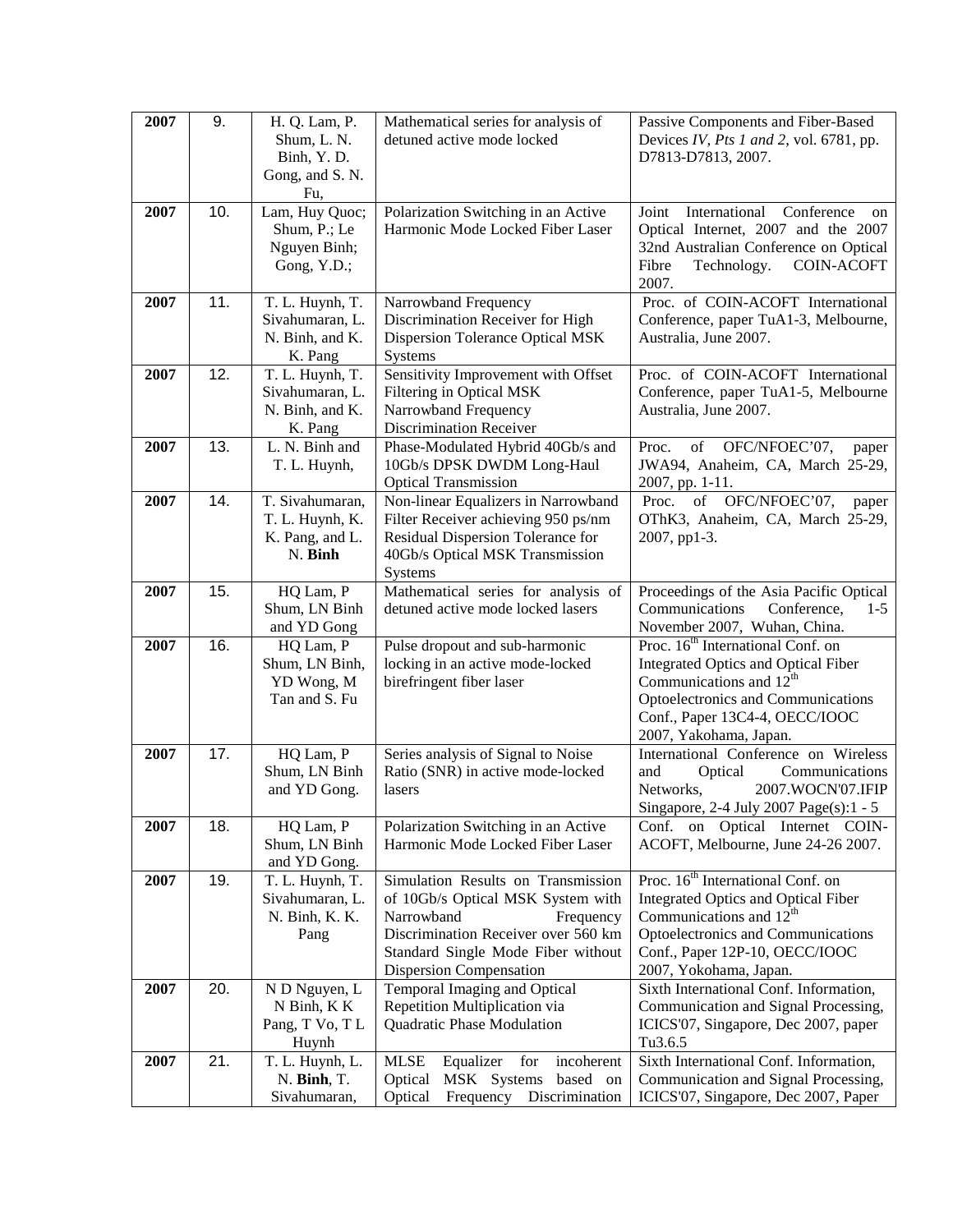|      |     | K.K.Pang, and                     | Detection                                                             | TU3.6.2.                                                                                                                              |
|------|-----|-----------------------------------|-----------------------------------------------------------------------|---------------------------------------------------------------------------------------------------------------------------------------|
|      |     | N. D. Nguyen,                     |                                                                       |                                                                                                                                       |
| 2006 | 22. | H. Q. Lam, P.<br>Shum, L.N.       | 8 ps Pulse From a Dual Locking<br>Range Active Mode-Locked Fiber      | International<br>Conference<br>Fifth<br>on<br><b>Optical Communications and Networks</b>                                              |
|      |     | Binh, Y.D.                        | Laser                                                                 | (ICOCN2006), ChengDu, China, 2006                                                                                                     |
|      |     | Gong,                             |                                                                       |                                                                                                                                       |
| 2006 | 23. | H. Q. Lam, P.                     | Dual locking modes in a weakly                                        | Passive Components and Fiber-Based                                                                                                    |
|      |     | Shum, L. N.<br>Binh, and Y.D.     | birefringent ring active mode locked<br>fiber laser                   | Devices Iii, Pts 1 and 2, vol. 6351, pp.<br>U707-U714, 2006.                                                                          |
|      |     | Gong,                             |                                                                       |                                                                                                                                       |
| 2006 | 24. | Huynh, TL and                     | Optical MSK long-haul Transmission                                    | Proceeding of SPIE Vol. 6353, 6353-                                                                                                   |
|      |     | Binh, LN.                         | Systems                                                               | 29, (2006), page 29-1-29-10                                                                                                           |
| 2006 | 25. | Binh, LN.,                        | Optical filtering effects in hybrid                                   | Proceeding of SPIE Vol. 6353, 6353-                                                                                                   |
|      | 26. | Huynh TL. and<br>Lam, QH.         | 40Gb/s and 10Gb/s DPSK DWDM<br>long-haul optical transmission         | 18, (2006), page 18-1-18-11.                                                                                                          |
| 2006 | 27. | Binh, LN.                         | Variable pulse width alternating                                      | Proceeding of SPIE Vol. 6353, 6353-                                                                                                   |
|      |     |                                   | phase duobinary modulation optical                                    | 26, (2006), page 26-1-26-12.                                                                                                          |
|      |     |                                   | transmission                                                          |                                                                                                                                       |
| 2006 | 28. | Tran, DD,                         | Multi-level amplitude-differential                                    | Proceeding of SPIE Vol. 6353, 6353-                                                                                                   |
|      |     | <b>Binh, LN</b> and<br>Huynh, TL. | phase shift keying (MADPSK)<br>modulation formats for long-haul       | 37, (2006), page 37-1-37-11.                                                                                                          |
|      |     |                                   | optical transmission systems                                          |                                                                                                                                       |
| 2006 | 29. | Lam, QH, Binh                     | Dual Locking Modes in a Weakly                                        | Proceeding of SPIE Vol. 6355, 6355-                                                                                                   |
|      |     | LN., Shum P.                      | <b>Birefringent Ring Active Mode</b>                                  | 11, (2006), page T1-T8.                                                                                                               |
|      |     | and Gong Y.                       | Locked Fiber Laser                                                    |                                                                                                                                       |
| 2006 | 30. | Lam, QH, Binh<br>LN., Shum P.     | Photonic Fiber Ring Lasers:<br><b>Experimental Demonstration and</b>  | Proceeding of SPIE Vol. 6353, 6351-<br>05, (2006), page 6351-05-1-12                                                                  |
|      |     | and Gong Y.                       | Analytical Studies of Harmonic                                        |                                                                                                                                       |
|      |     |                                   | Detuning, Temporal Diffraction,                                       |                                                                                                                                       |
|      |     |                                   | Ultra-high Stability                                                  |                                                                                                                                       |
| 2006 | 31. | Binh, LN,                         | Photonic MSK Transmitter Models<br>Using Linear and Non-Linear Phase  | Proceeding of SPIE Vol. 6353, 6353-<br>28, (2006), page 6353-28-1 to 6353-                                                            |
|      |     | Huynh TL.,<br>Chan, L., Pang,     | Shaping for non-coherent Long-haul                                    | 2812                                                                                                                                  |
|      |     | KK.                               | <b>Optical Transmission</b>                                           |                                                                                                                                       |
| 2006 | 32. | Binh,LN.                          | Electronic and Photonic Processing in                                 | Proceedings<br>of<br>Workshop<br>on                                                                                                   |
|      |     |                                   | Advanced Photonic Long-Haul                                           | Application<br>$% \left( \left( \mathcal{A},\mathcal{A}\right) \right) =\left( \mathcal{A},\mathcal{A}\right)$ of<br>Radio<br>Science |
|      |     |                                   | Transmission (Invited)                                                | WARS'06, Leura, NSW., Feb 2006,<br>12 pages.                                                                                          |
| 2006 | 33. | Tran, DD, Binh                    | Simulation of a novel photonic                                        | Proceedings<br>Workshop<br>of<br>on                                                                                                   |
|      |     | LN., and Huynh                    | transmission system using M-ary                                       | $_{\mathrm{of}}$<br>Application<br>Radio<br>Science                                                                                   |
|      |     | TL.                               | amplitude phase differential shift                                    | WARS'06, Leura, NSW, Feb 2006, 6                                                                                                      |
| 2006 | 34. | Binh, LN, Lam                     | keying modulation format<br>Phase and amplitude modulation            | pages.<br>Proceedings of Workshop on                                                                                                  |
|      |     | QH., Huynh                        | formats or hybrid 40G and 10Gb/s                                      | Application of Radio Science                                                                                                          |
|      |     | TL., Tran DD.                     | DWDM photonic long haul                                               | WARS'06, Leura, NSW, Feb 2006, 5                                                                                                      |
|      |     |                                   | transmission.                                                         | pages.                                                                                                                                |
| 2005 | 35. | Beng Tiam Saw,                    | Fabrication of High Aspect Ratio                                      | Proceedings of International<br>Conference on Advanced Materials and                                                                  |
|      |     | H.O. Moser,<br>Jong R. Kong, S.   | Near Infrared Photonic Band-gap<br><b>Structures Using Deep X-ray</b> | Technology, Symposium M: Photonic                                                                                                     |
|      |     | bin Mahmood,                      | Lithography                                                           | Devices and Applications, Paper MA-                                                                                                   |
|      |     | L.N. Binh, O.                     |                                                                       | 3- or-13, July 2005, Singapore                                                                                                        |
|      |     | Wilhelmi                          |                                                                       |                                                                                                                                       |
| 2005 | 36. | Liu D., Ngo                       | A spacing tuneable multi-wavelength                                   | Ninth International Conference on                                                                                                     |
|      |     | Q.N. and L.N.<br>Binh,            | fiber laser source using a Sagnac loop<br>filter                      | Communication Systems, Singapore,<br>September 2005.                                                                                  |
|      |     |                                   |                                                                       |                                                                                                                                       |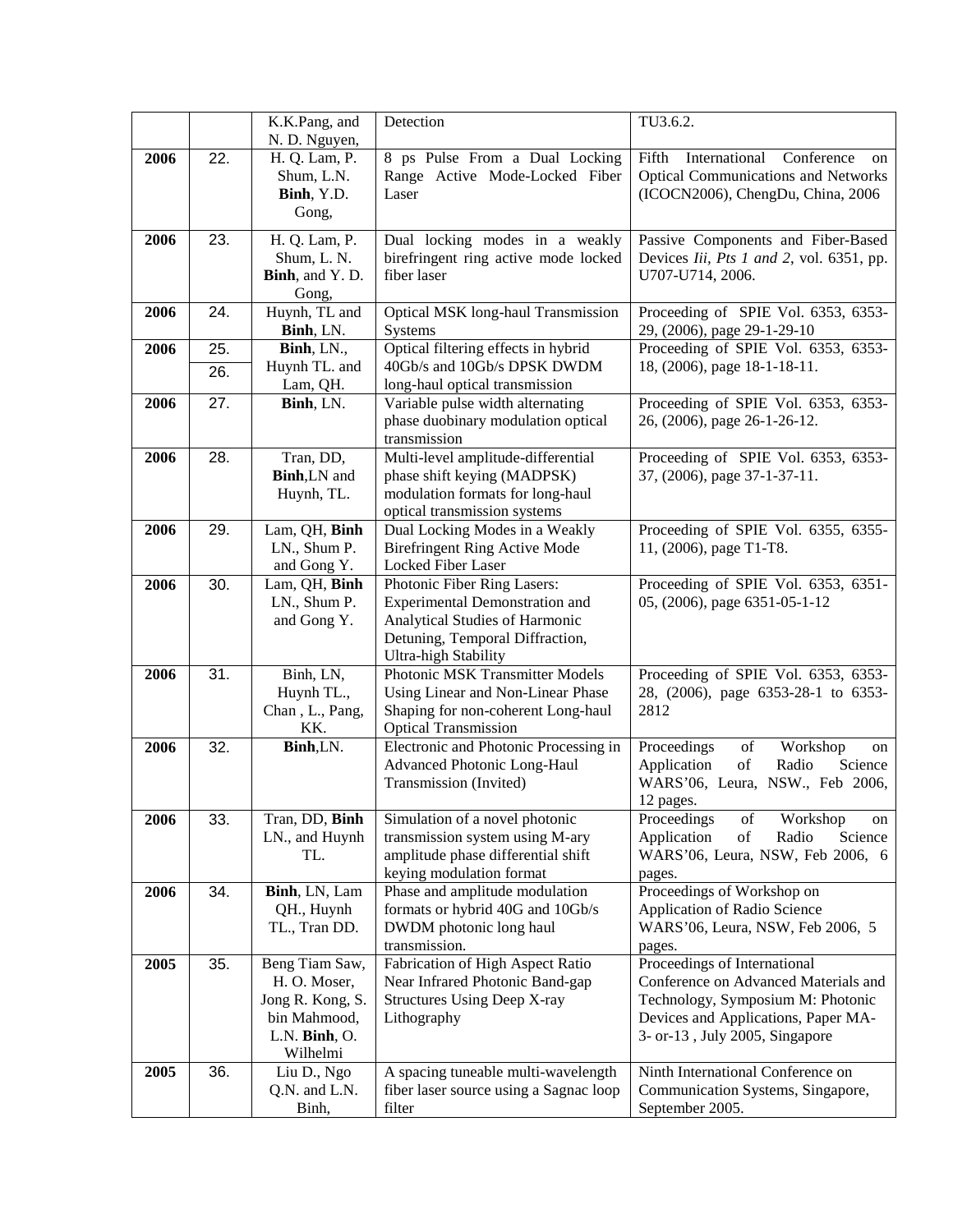| 2005 | 37. | Tran D.D., Binh<br>L.N., Huynh<br>T.L., and Tiong<br>H.S                                                                        | Geometrical and Phasor<br>Representation of Multi-level<br>Amplitude-Phase Modulation<br>Formats and Photonic Transmitter<br><b>Structures</b>              | Proceeding<br>of<br><b>IEEE</b><br>TENCON,<br>Melbourne Australia, 21-24 Nov. 2005,<br>Pages 34-39.                                                          |
|------|-----|---------------------------------------------------------------------------------------------------------------------------------|-------------------------------------------------------------------------------------------------------------------------------------------------------------|--------------------------------------------------------------------------------------------------------------------------------------------------------------|
| 2005 | 38. | Huynh T.L.,<br>Binh L.N., and<br>Lam Q.H., and<br>Tran D.T                                                                      | Long-haul ASK and DPSK Optical<br>Fibre Transmission Systems:<br>Simulink Modelling and<br><b>Experimental Demonstration Test-</b><br><b>Beds</b>           | Proceeding of the IEEE TENCON,<br>Melbourne Australia, 21-24 Nov. 2005,<br>pages 46-52.                                                                      |
| 2005 | 39. | Liu D.; Ngo N.<br>$Q$ .; Dong X. Y.;<br>Grattan K. T. V.;<br>Sun T.; Binh L.<br>$N$ .; Tjin S. C.; Li<br>S.Y                    | A tuneable multi-wavelength fiber<br>laser source with an elliptical-core<br>fiber Sagnac loop filter                                                       | Proceedings- SPIE The International<br>Society for Optical Engineering, Vol.<br>5623, No 2, page 910 -918, 2005                                              |
| 2005 | 40. | Le Nguyen Binh                                                                                                                  | Lithium Niobate Optical Modulators:<br>Devices and Applications (Invited<br>Paper)                                                                          | Proc. 3 <sup>rd</sup> International Conference on<br>Materials<br>Advanced<br>Technology,<br>Symposium M, Singapore, July 2005,<br>paper MA-7-IN10.          |
| 2005 | 41. | L.N. Binh, H.S.<br>Tiong, T.L.<br>Huynh, D.D.<br>Tran, C.L.<br>Tiong, H.S. Lau,<br>H.H. Tiong, S.<br>Cheung, (Invited<br>Paper) | Simulink Models for Advanced<br><b>Modulation Format Optical Fibre</b><br>Transmission'                                                                     | International Conference on<br>Proc.<br>Optical Communications Networks,<br>Bangkok, Thailand, December 2005,<br>Page 406-409                                |
| 2005 | 42. | L.N. Binh and<br>C. H. Li                                                                                                       | Matlab <sup>TM</sup> SimuLink Models of Fibre<br><b>Optical Amplifiers</b>                                                                                  | Proceedings<br>of<br>International<br>the<br>Conference<br>Optical<br>on<br>Communications Networks, Bangkok,<br>Thailand, December 2005, Pages 410-<br>413. |
| 2005 | 43. | L.N. Binh, T.L.<br>Huynh and Q.H.<br>Lam                                                                                        | Improving Dispersion Tolerance of<br>40Gb/s Phase Modulation Optical<br><b>Fiber Transmission Systems Using</b><br>in-line Optical Filters, (Invited Paper) | Proceedings<br>of<br>International<br>the<br>Conference<br>Optical<br>on<br>Communications Networks, Bangkok,<br>Thailand, December 2005, Pages 81-<br>84.   |
| 2005 | 44. | Le Nguyen<br>Binh, Shum<br>Ping, Ngo Quoc<br>Nam                                                                                | Lam Quoc Huy,   Mode-locked Fibre Ring Laser:<br>implementation and Characterization                                                                        | Proceedings of the International<br>Conference on Optical<br>Communications Networks, Bangkok,<br>Thailand, December 2005, Pages 77-<br>80.                  |
| 2005 | 45. | L. N. Binh, H.Q.<br>Lam and T.L.<br>Huynh                                                                                       | Optical Filtering Effects in Phase-<br>modulation Hybrid 40G and 10G<br>DWDM Transmission, (Invited<br>Paper)                                               | Proceedings<br>of<br>International<br>the<br>Conference<br>Optical<br>on<br>Communications Networks, Bangkok,<br>Thailand, December 2005, pages 85-<br>88.   |
| 2004 | 46. | Duan Liu, Hui<br>Dong, Nam<br>QUoc Ngo, Sin<br>Yong Dong, Le<br>Nguyen Binh<br>and Swee Chuan<br>Tjin                           | A spacing Tunable Multi-wavelength<br>Fiber Laser Using a Sagnac Loop<br>Filter                                                                             | Proc. Third International Conf. Optical<br>Networks, ICOCN2004, Hong Kong,<br>Session: Optical Sources I, 2004,                                              |